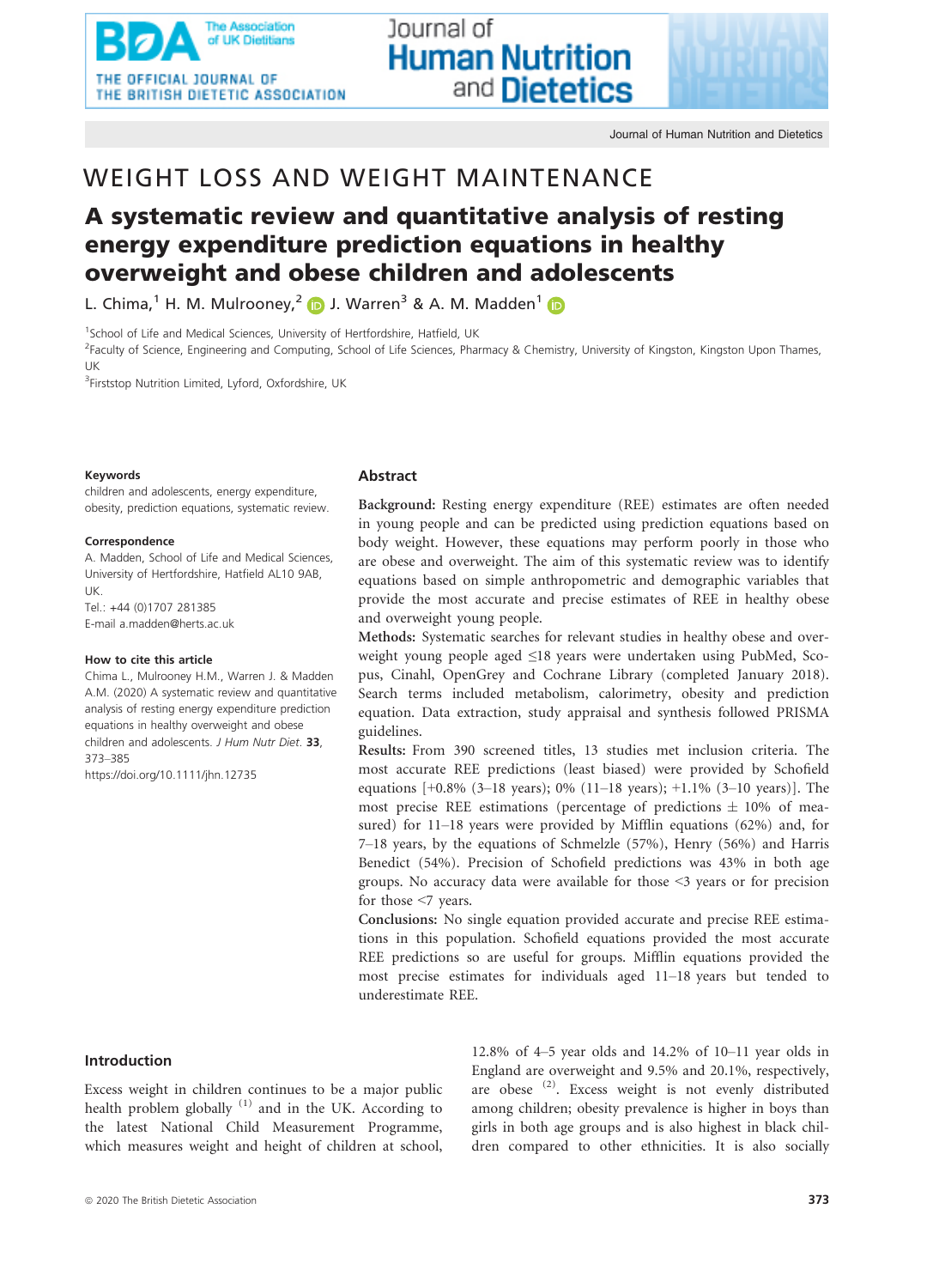patterned, with prevalence rates double in the most deprived compared with the least deprived children  $(2,3)$ . This is of concern because excess weight in children is highly visible and with implications for poorer physical and mental health (4) and reduced educational attainment  $(5-7)$ . Additionally, childhood and especially adolescent obesity tracks strongly into adulthood  $(7-11)$ . The negative health impacts of excess weight in adulthood have been well documented, including an increased risk of type 2 diabetes, some cancers, non-alcoholic fatty liver disease, musculoskeletal disorders and cardiovascular disease, as well as poorer mental health  $(9,12)$ . It therefore follows that tackling excess weight in children is beneficial for their long-term health prospects (7).

Current guidance on weight management in childhood recommends that children should reduce weight gain if they are still gaining height  $(13,14)$ . For those who have achieved their full height, weight loss will be required to achieve healthy weight status (13,14). This depends on the child and family's ability to support the long-term changes to behaviour required to achieve and maintain weight loss (9,11,13,14). Quantity and rate of target weight loss are clinical decisions<sup>(9)</sup>; dependent on those decisions and the child's current energy intake and expenditure, personalised weight loss plans should be developed, tailored to the individual  $(13)$ . To achieve weight loss, an energy deficit will be required <sup>(15)</sup>. A starting point for determining the deficit is estimating total energy expenditure (TEE).

TEE is the amount of energy used daily by individuals  $(16)$ , of which approximately 60-70% is basal metabolic rate  $(BMR)^{(17,18)}$ . TEE is difficult and expensive to measure and may be estimated from BMR using the factorial method to include contributions from dietary induced thermogenesis and activity <sup>(19)</sup>. Because measurement of true BMR is unfeasible  $^{(20)}$ , the term resting energy expenditure (REE) is used throughout this review and refers to estimated BMR. The 'gold standard' for REE measurement is indirect calorimetry (IC), in which oxygen consumption  $(VO<sub>2</sub>)$  and carbon dioxide production  $(VCO<sub>2</sub>)$  are measured with appropriately calibrated and validated equipment (e.g. metabolic cart) under controlled conditions (20) and used to calculate REE (21). Requisite equipment is bulky, costly, and requires external calibration and training for proper use. Inexpensive, lightweight, uncalibrated devices (e.g. handheld indirect calorimeters) usually rely on measurement of  $VO<sub>2</sub>$  only, make assumptions regarding substrate metabolism and lack consistent validation <sup>(22)</sup>. To estimate REE without the need for IC, a number of predictive energy expenditure equations have been developed and are used widely  $(23)$ . Many are complex, requiring access to measurements not usually available in standard clinical settings (e.g. fat-free mass, organ weights). Single equations

have been proposed <sup>(23,24)</sup> or, more commonly, multiple age or sex specific variants (25,26). At a given weight, individual REE depends largely on body composition with fatfree mass (FFM) exhibiting greater metabolic activity than fat mass  $(FM)^{(27)}$ . In obesity, FM increases more than FFM (28), and so an increase in REE is not directly proportional to weight gain. Additionally, body composition at any weight has altered over two generations to favour a higher proportion of FM  $(29)$ . Historic prediction equations derived from populations with lower prevalence of overweight and obesity, or in lean subjects who are not overweight or obese may lead to inaccurate estimation of TEE  $(30-32)$  in this population. In different scenarios, overestimation of REE may fail to impose the level of caloric restriction required to achieve negative energy balance. Underestimation may frustrate weight management by imposing inappropriate and unsustainable dietary restrictions. Importantly, over restriction in children may also adversely affect their growth and nutritional status  $(33)$ .

In current clinical practice, simple weight-based equations or estimated average requirements are used to estimate energy requirements regardless of adiposity <sup>(34,35)</sup>. Many different equations have been published, although selection of the most appropriate predictive equation will help to avoid either over or underestimation of energy requirements when developing a tailored plan <sup>(36)</sup>. Although a previous systematic review examined the accuracy and precision of REE prediction equations in overweight and obese adults  $(37)$ , there is no consensus about which equation(s) are most appropriate for accurate estimation of REE in children<sup>(38,39)</sup>. Therefore, the aim of this systematic review was to determine which prediction equations based on simple anthropometric and demographic variables provide the most accurate (closeness to measured energy expenditure) and precise (proportion of participants with predicted values within 10% of measured) estimates of REE in healthy overweight and obese young people aged 1–18 years.

#### Materials and methods

A systematic review of the published literature was undertaken in accordance with the PRISMA (Preferred Reporting Items for Systematic Review and Meta-Analysis) guidance<sup>(40)</sup>. Details of the protocol were registered with the PROSPERO International Prospective Register of Systematic Reviews (41).

## Search strategy

Boolean searches for published studies were undertaken by two researchers within the electronic databases PubMed, Scopus, Cinahl, OpenGrey and the Cochrane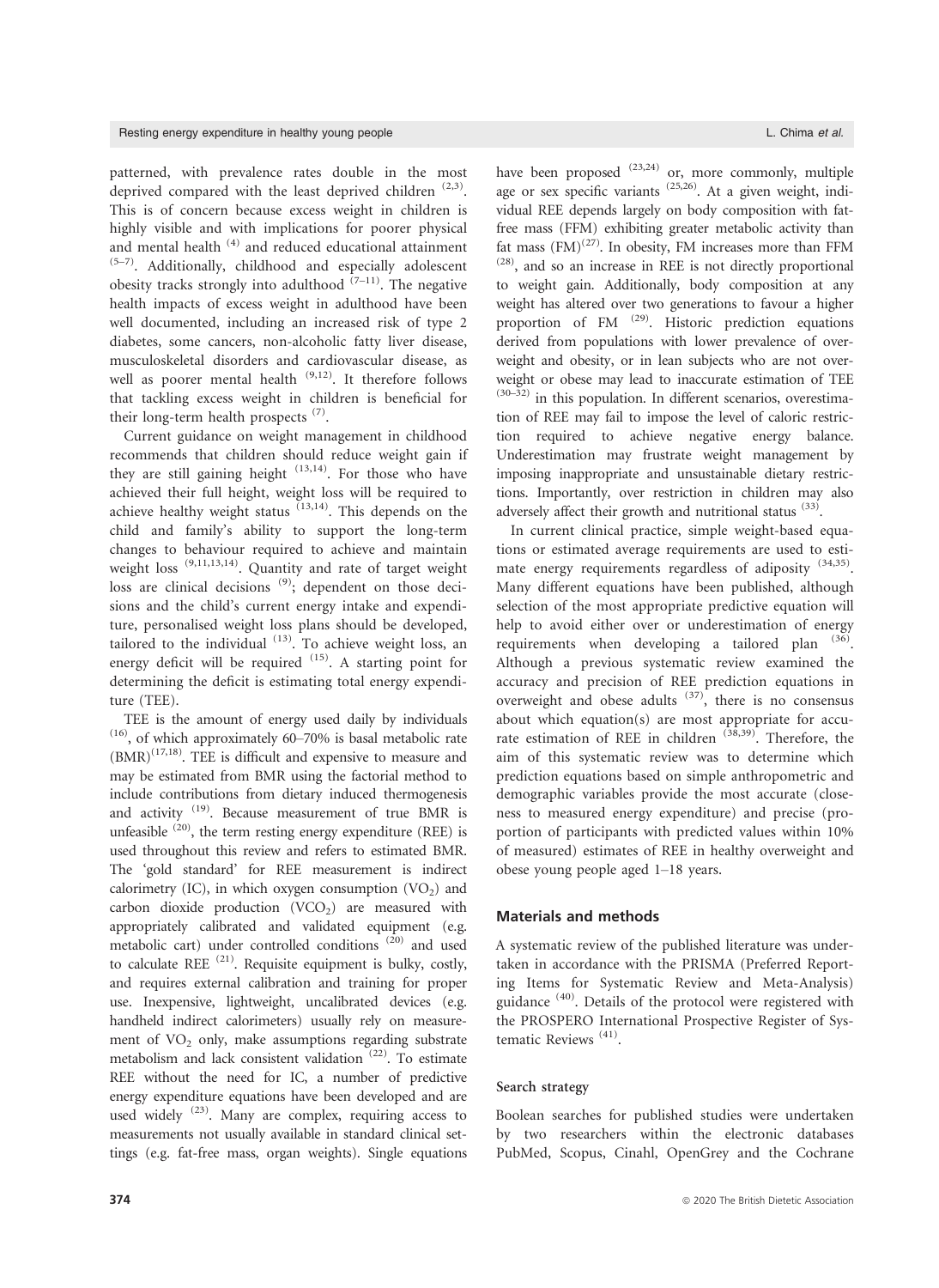Library using the key words (basal metabolism OR calorimetry) AND (obesity OR overweight) AND (prediction equation OR predictive equation). MESH terms were used within PubMed for all key words except prediction equation and predictive equation. To prevent exclusion of relevant studies, no further search limits were applied. No studies were excluded on the basis of language; all studies were published in English or reliable translations were available. Publications for all dates until 15 January 2018 were searched. All types of study design were included. Additional primary studies were identified by manually searching the reference lists of review articles.

# Screening, inclusion and exclusion criteria

Published studies identified in the search were evaluated independently by two researchers initially using titles and abstracts. On the basis of the screening, studies were identified as either 'excluded' or 'full text assessed for eligibility'. Papers which provided original research data comparing predicted energy expenditure (pREE) calculated using a prediction equation with energy expenditure measured using IC (mREE) were extracted. Studies were included if they utilised prediction equations which were based on variables easily measured in clinical or public health practice (e.g. height, weight, waist circumference, age, sex); equations based on more complex variables not generally available in clinical practice (e.g. fat-free mass, organ weight) were excluded. Studies which used recognised diagnostic criteria for identifying overweight and obesity in children (e.g. using appropriate centiles) were included, and excluded if they did not. Studies were excluded if study populations did not include overweight or obese participants, or if overweight or obese participants were included but not reported separately. Studies were excluded if study participants were not aged 1–18 years.

Studies were included if participants were stated to be in good health or free from illness and disease but excluded if they were described as being acutely ill, having a chronic condition that might influence metabolic rate, taking medication that might have this effect, or if this was not clear from the methods described. The validity of the method of measuring energy expenditure was also considered. Studies were included if an externally calibrated indirect calorimeter measuring  $VO<sub>2</sub>$  and  $VCO<sub>2</sub>$ was used. Studies using uncalibrated devices were excluded. Studies were excluded if participants were asleep or active during REE measurement, or if they had not fasted for a minimum of 6 h beforehand. The reference lists of papers identified as reviews or meta-analysis studies were examined for additional sources, which were then screened using the approach described above.

# Extraction of data

Papers which met the inclusion criteria were examined by two researchers. Data were extracted into a specifically prepared form and included study population, context of study and method of REE measurement. A table of equations based on simple variables evaluated by included studies was compiled from the original publications. Papers were critically evaluated using primary summary measures for each of the prediction equations reported: (i) accuracy (i.e. predicted energy expenditure expressed as a percentage of the measured energy expenditure or in a format where this could be calculated) and (ii) precision (i.e. percentage of participants with predicted energy expenditure within 10% of measured values). To facilitate calculation of these data, equations were excluded from the analysis if they were evaluated by fewer than two studies. Studies reported data for whole populations, agebased subgroups, male/female subgroups, or a combination of these. Where reporting for multiple subgroups led to duplicate reporting of participant data, age-based subgroups were prioritised for analysis and data for alternative subgroup divisions were removed. Most studies applied age specific variants of equations as appropriate to the individual participant. The intention was to include data for 1–18 years. Because none of the papers that met the criteria for this review included data for 1– 2 years, data were analysed for the whole population of 3–18 year and separately for 11–18 years and 3–10 years subgroups with the age ranges determined pragmatically from the data in the included studies and with regard to puberty, which impacts on body composition and thus energy expenditure. In each group, data were analysed by study subgroup and by participant to give mean precision and accuracy for each equation. Data from all categories of overweight and obesity were considered together in the analyses because there were insufficient to separate into meaningful subgroups of excess body weight. The data were extracted and the findings synthesised manually to allow for analysis by participant as well as by study. Data from 50% of participants in the accuracy analysis and 68% of those in the precision analysis came from one study centre in Northern Italy <sup>(23,42,43)</sup>. Analyses were repeated with and without these data to investigate their potential influence on the overall results. Where any clarification was needed to determine inclusion of data, the authors of original papers that met the inclusion criteria were contacted. Stages 2 and 3 of the ROBIS tool  $(44)$ were used to assess risk of bias in the present systematic review; the optional stage 1 was omitted because evaluating prediction equations falls outside the four PICO questions included in this tool.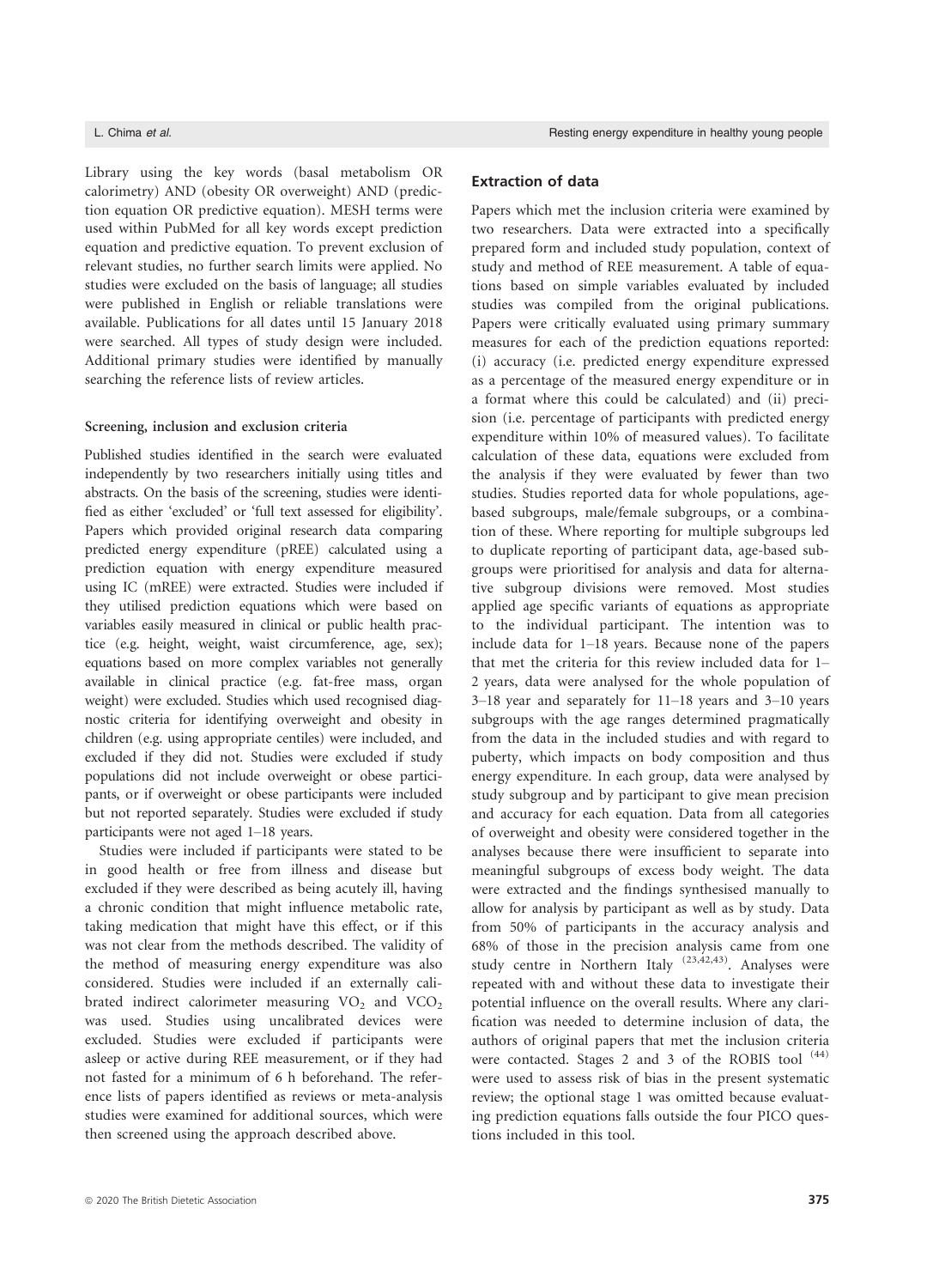### Results

The searches identified 390 possible studies; after exclusion of duplicates, 246 papers were initially screened of which 166 were excluded. Eighty full-text papers were assessed for eligibility, of which 67 were excluded. Thirteen studies (23,39,42,43,45–53) met the criteria for inclusion in the systematic review (Fig. 1). Characteristics of studies included are shown in Table 1. Studies included evaluated a total of 14 individual or groups of REE prediction equations in populations from seven countries in Europe and North America (Table 2).

The accuracy of predictions was reported by studies comprising between 121 and 2636 participants with smaller study populations in younger children (3–10 years). Accuracy in all age groups varied with mean bias ranging from an underestimation of 14.0% to an overestimation

of 11.6% compared to measured values (Table 3). Considering analysis by individual participants, the least mean bias was observed in the predictions derived using the equations of Schofield  $^{(25)}$  in all age groups: +0.8% (3– 18 years); 0% (11–18 years); +1.1% (3–10 years). The predictions from the World Health Ogranization (WHO)  $(26)$  equations based on weight and height also provided values with low mean bias but these have not been evaluated in younger children:  $+0.8\%$  (3-18 years);  $+1.1\%$ (11–18 years). When results were examined by studies, the same equations provided least mean bias: Schofield + 0.4% (3–18 years); +0.5% (11–18 years); 0% (3–10 years) and WHO weight and height +1.3% (3– 18 years);  $-0.3\%$  (11-18 years). The WHO <sup>(26)</sup> equations based solely on weight provided less accurate mean predicted REE values with a tendency to overestimate by  $> 80%$ 



Figure 1 Flow and identification of studies for evaluation of equations predicting resting energy expenditure in overweight and obese children. REE, resting energy expenditure.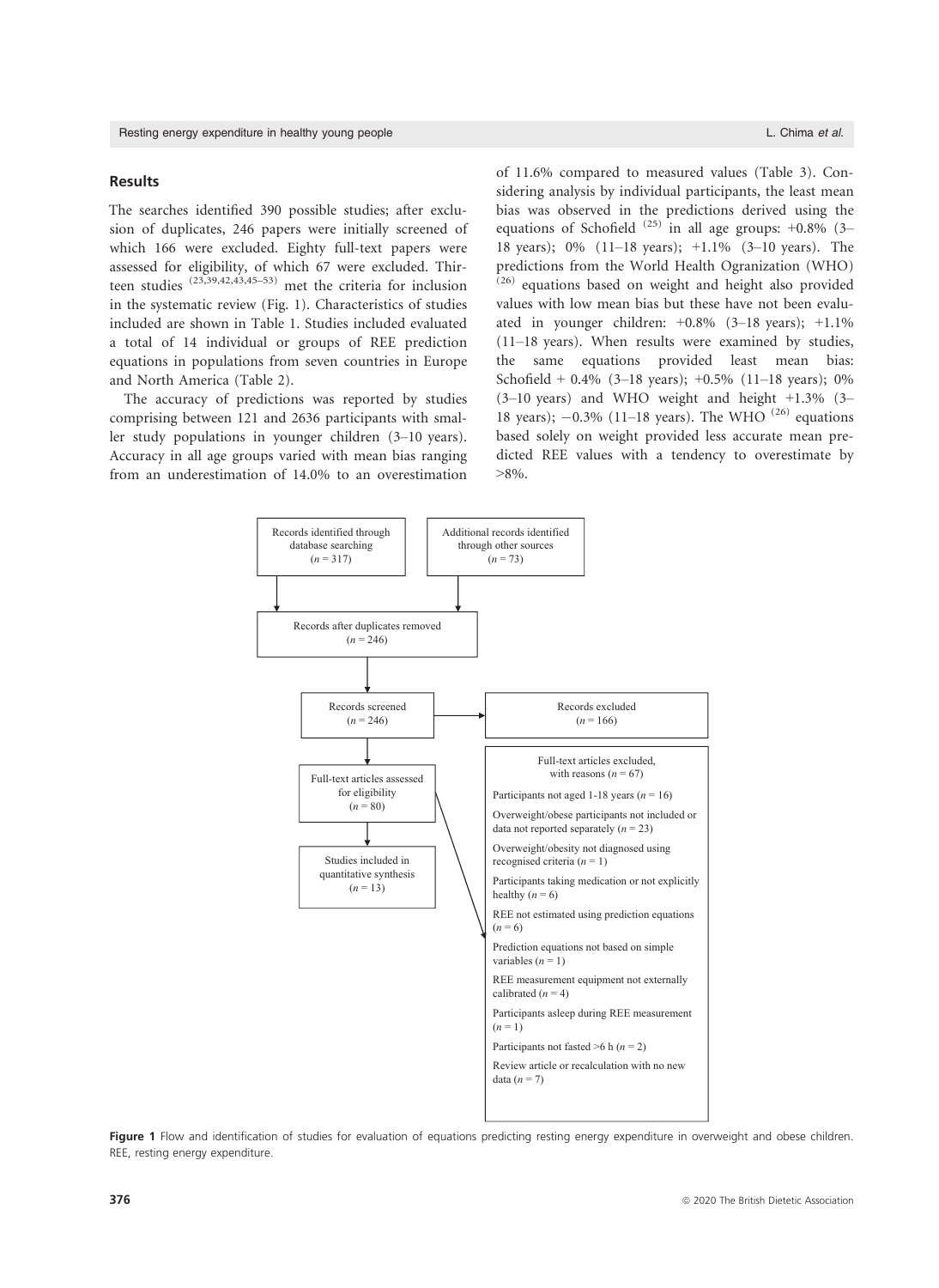Table 1 Studies evaluating prediction of resting energy expenditure in healthy overweight and obese children and adolescents included<sup>†</sup> in the systematic review

| Authors (year),<br>reference number              | Country and context of study                                                                        | Participants included in the quantitative<br>synthesis (number; sex; age; overweight/<br>obesity category) <sup>‡</sup>                                                                              | REE measurement (fast; conditions;<br>equipment; measurement duration)                                                    |
|--------------------------------------------------|-----------------------------------------------------------------------------------------------------|------------------------------------------------------------------------------------------------------------------------------------------------------------------------------------------------------|---------------------------------------------------------------------------------------------------------------------------|
| Derumeaux-Burel<br>et al. (2004) <sup>(45)</sup> | France, Clermont-Ferrand:<br>participants visiting a paediatric<br>nutritionist for the first time  | Cohort 1: 191 boys and 280 girls; 3-<br>18 years; BMI Z-score ≥2<br>Cohort 2: 62 boys and 149 girls; 3-<br>18 years; BMI Z-score ≥2                                                                  | Overnight fast; monitored to prevent<br>movement or sleeping; Deltatrac II;<br>$\geq$ 45 min measured (first 10 excluded) |
| Dietz et al.<br>$(1991)^{(46)}$                  | USA, Massachusetts and Illinois:<br>participants recruited from<br>weight control clinics           | Cohort 2: 13 girls; 15.1 (1.5) years<br>[mean (SD); weight ≥120% ideal body<br>weight                                                                                                                | Overnight fast; rested for 30 min; open<br>circuit indirect calorimeter with ventilated<br>hood; 30 min measured          |
| Hofsteenge et al.<br>$(2010)^{(47)}$             | Netherlands, Amsterdam:<br>participants recruited from a<br>paediatric obesity outpatient<br>clinic | 51 boys and 70 girls; 12-18 years;<br>overweight or obese according to Cole<br>et al. (2000)                                                                                                         | Overnight fast; supine and awake; Vmax<br>Encore n29; 30 min measured (first 5<br>excluded)                               |
| Klein et al.<br>$(2011)^{(48)}$                  | USA, Washington, D.C:<br>participants enrolled in a weight<br>loss trial                            | 31 boys and 27 girls; 7-15 years;<br>BMI ≥95th percentile                                                                                                                                            | Overnight fast (12 h); rested for 20-30 min;<br>Ultima CardiO2 system; 30 min measured<br>(first 5 excluded)              |
| Lazzer et al.<br>$(2010)^{(43)}$                 | Italy; participants enrolled before<br>beginning a weight-reduction<br>programme                    | 589 boys and 823 girls; 7-18 years; BMI<br>>97th percentile                                                                                                                                          | Overnight fast; supine and at rest; Vmax 29;<br>≥45 min measured (first 10 excluded)                                      |
| Lazzer et al.<br>$(2006)^{(23)}$                 | Italy; participants enrolled before<br>beginning a weight reduction<br>programme                    | Group 2: 19 boys and 34 girls; 12-<br>18 years; BMI >99th percentile                                                                                                                                 | Overnight fast; lying position; Vmax 29;<br>30 min measured (first 5-10 excluded)                                         |
| Lazzer et al.<br>$(2007)^{(42)}$                 | Italy, Piancavallo: participants<br>recruited from the Division of<br>Auxology                      | 121 boys and 166 girls; 7-18 years; BMI<br>>97th percentile                                                                                                                                          | Overnight fast; steady state achieved in<br>lying position; Vmax 29; 30 min measured<br>(first 5-10 excluded)             |
| Lazzer et al.<br>$(2014)^{(49)}$                 | Italy, Piancavallo: participants<br>enrolled before beginning a<br>weight reduction programme.      | 341 boys and 507 girls; 7-18 years; BMI<br>>97th percentile                                                                                                                                          | Overnight fast; supine and at rest; Vmax 29;<br>$\geq$ 45 min measured (first 10 excluded)                                |
| Marra et al.<br>$(2015)^{(50)}$                  | Italy, Naples: measurements<br>performed before initiation of a<br>weight reduction programme       | 109 boys and 155 girls; 14-18 years;<br>BMI 30.0-70.0                                                                                                                                                | Overnight fast (12-14 h); lying down, 15-<br>min adaptation period; Vmax 29; 45 min<br>measured                           |
| Molnár et al.<br>$(1995)^{(51)}$                 | Hungary, Pecs: participants<br>referred to paediatric obesity<br>clinic                             | Cohort 1: 77 boys and 59 girls; 10-<br>16 years; body weight ≥120%<br>expected weight for height<br>Cohort 2: 49 boys and 30 girls; 10-<br>16 years; body weight ≥120%<br>expected weight for height | Overnight fast (11 h); rested for 30 min;<br>Deltatrac indirect calorimeter; 45 min<br>measured                           |
| Schmelzle et al.<br>$(2004)^{(52)}$              | Germany, Greifswald:<br>participants admitted to<br>paediatric clinic                               | 49 boys and 33 girls; 4-15 years; BMI<br>>95th percentile                                                                                                                                            | Overnight fast (12 h); rested for 15-30 min;<br>Detatrac II metabolic monitor; ≥30 min<br>measured                        |
| Steinberg et al.<br>$(2017)^{(53)}$              | Canada, Toronto. Participants<br>recruited from an outpatient<br>weight management clinic           | 84 boys and 142 girls; 12-18 years;<br>BMI ≥120% of 95th percentile                                                                                                                                  | Overnight fast; rested, awake and supine;<br>Vmax 29; 20-25 min measured                                                  |
| Tverskaya et al.<br>$(1998)^{(39)}$              | USA, New York: paediatric<br>patients                                                               | 50 boys and 60 girls; 3-18 years;<br>$BM$ $> 28$                                                                                                                                                     | Preprandial, early morning; resting awake<br>state; Deltatrac MBM-100 indirect<br>calorimeter; 30 min measured            |

BMI, body mass index in kg  $m^{-2}$ ; REE, resting energy expenditure.

<sup>†</sup>Included studies met a priori criteria defined to minimise risk of bias in individual studies.<br>IQuan vaiabt/abority estaggies as described by the authors

‡ Overweight/obesity categories as described by the authors.

The precision of predicted values was reported by studies comprising between 226 and 1759 participants. There were insufficient data to report on children aged <7 years. Precision also varied with the proportion of predicted values within 10% of measured REE varying between 28– 63% (Table 4). The highest precision in the 11–18 years group was observed using the equations of Mifflin  $(38)$ (62% of individual observations), whereas Schofield and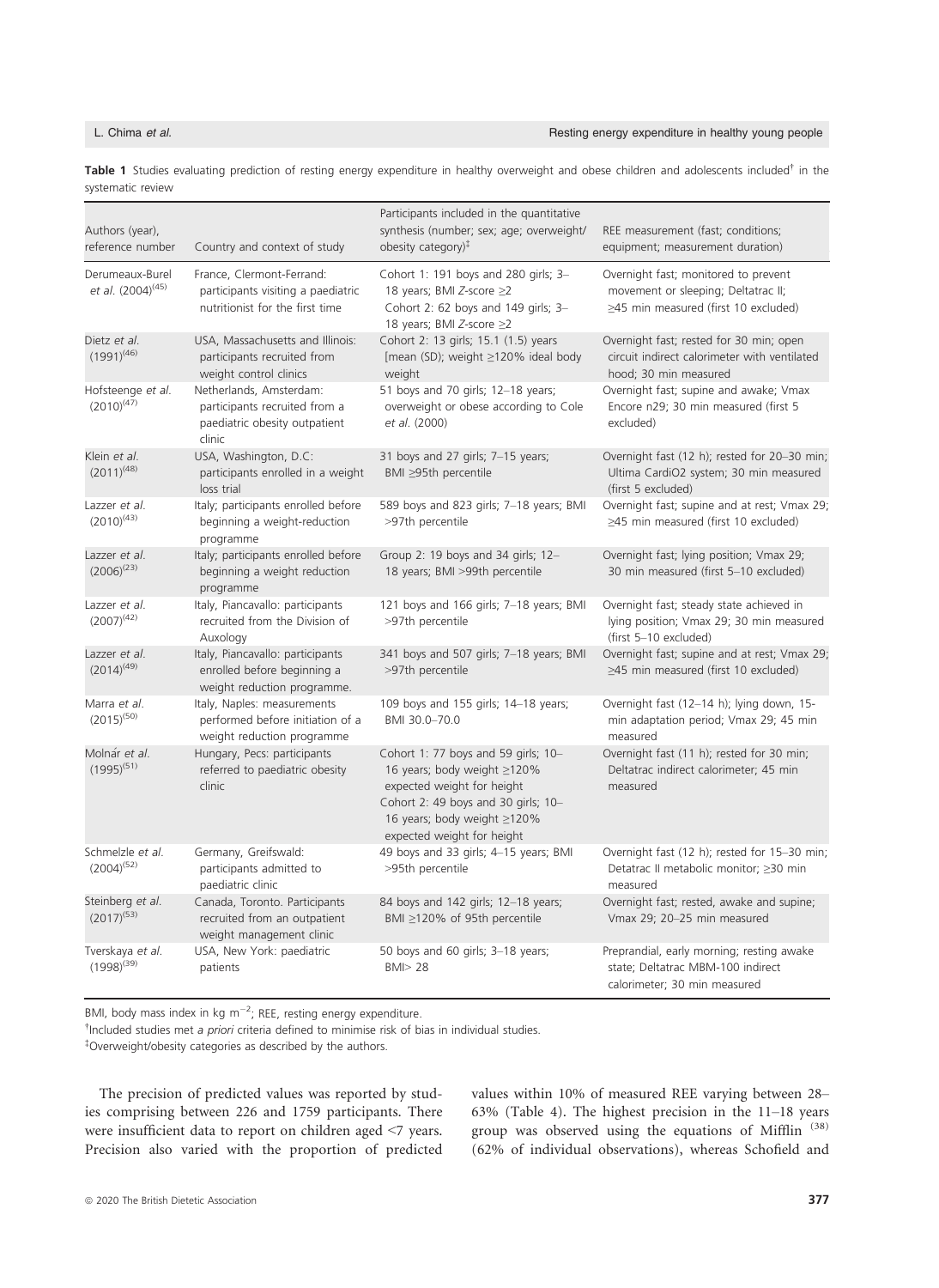# Resting energy expenditure in healthy young people and the contract of the contract of the contract of the Chima et al.

Table 2 Prediction equations based on simple anthropometric and demographic variables evaluated for accuracy and precision by studies included in the systematic review

| Equation <sup>†</sup>                                                                                                                                                                                                                                                                                         | Studies evaluating precision                                                                                                | Studies evaluating<br>accuracy                                                                                                                                                                                                                              |
|---------------------------------------------------------------------------------------------------------------------------------------------------------------------------------------------------------------------------------------------------------------------------------------------------------------|-----------------------------------------------------------------------------------------------------------------------------|-------------------------------------------------------------------------------------------------------------------------------------------------------------------------------------------------------------------------------------------------------------|
| Harris & Benedict (1919) <sup>(54)</sup><br>Male REE (kcal) = $66.4730 + 13.7516$ weight + 5.0033 height<br>$(cm) - 6.7550$ age<br>Female REE (kcal) = $655.0955 + 9.5634$ weight + 1.8496 height<br>$(cm) - 4.6756$ age                                                                                      | Hofsteenge et al. $(2010)^{(47)}$<br>Steinberg et al. $(2017)^{(53)}$                                                       | Derumeaux-Burel et al. (2004) <sup>(45)</sup><br>Hofsteenge et al. (2010) <sup>(47)</sup><br>Lazzer et al. $(2007)^{(42)}$<br>Schmelzle et al. (2004) <sup>(52)</sup><br>Tverskaya et al. (1998) <sup>(39)</sup><br>Steinberg et al. (2017) <sup>(53)</sup> |
| Henry (1999) <sup>(55)</sup><br>Male REE (kJ) = $66.9$ weight + 2876<br>Female REE (kJ) = 47.9 weight + 3230                                                                                                                                                                                                  | Hofsteenge et al. (2010) <sup>(47)</sup><br>Marra et al. (2015) <sup>(50)</sup>                                             | Hofsteenge et al. (2010) <sup>(47)</sup><br>Marra et al. (2015) <sup>(50)</sup>                                                                                                                                                                             |
| Henry (2005) <sup>(56)</sup><br>Male REE (kcal) = $18.4$ weight + 581<br>Female REE (kcal) = $11.1$ weight + 761                                                                                                                                                                                              | Hofsteenge et al. (2010) <sup>(47)</sup><br>Marra et al. (2015) <sup>(50)</sup>                                             | Hofsteenge et al. (2010) <sup>(47)</sup><br>Marra et al. (2015) <sup>(50)</sup>                                                                                                                                                                             |
| IOM healthy weight (Institute of Medicine, 2005) <sup>(57)</sup><br>Male REE (kcal) $68 - 43.3$ age + 712 height + 19.2 weight<br>Female REE (kcal) = $189 - 17.6$ age + 625 height + 7.9 weight                                                                                                              | Klein et al. (2011) <sup>(48)</sup><br>Steinberg et al. $(2017)^{(53)}$                                                     | Klein et al. (2011) <sup>(48)</sup><br>Steinberg et al. (2017) <sup>(53)</sup>                                                                                                                                                                              |
| IOM overweight and obese (Institute of Medicine, 2005) <sup>(57)</sup><br>Male REE (kcal) = $420 - 33.5$ age + $418.9$ height + 16.7 weight<br>Female REE (kcal) = $516 - 26.8$ age + 347 height + 12.4 weight                                                                                                | Klein et al. (2011) <sup>(48)</sup><br>Steinberg et al. $(2017)^{(53)}$                                                     | Klein et al. (2011) <sup>(48)</sup><br>Steinberg et al. $(2017)^{(53)}$                                                                                                                                                                                     |
| Lazzer et al. $(2006)^{(23)}$<br>REE (kJ) = 54.96 weight + 1816.23 height + 892.68 sex $t^{\ddagger}$ – 115.93<br>age + 1484.50                                                                                                                                                                               | Hofsteenge et al. (2010) <sup>(47)</sup><br>Steinberg et al. (2017) <sup>(53)</sup>                                         | Hofsteenge et al. (2010) <sup>(47)</sup><br>Lazzer et al. $(2006)^{(23)}$<br>Lazzer et al. $(2007)^{(42)}$<br>Steinberg et al. (2017) <sup>(53)</sup>                                                                                                       |
| Mifflin et al. (1990) <sup>(38)</sup><br>Male REE (kcal) = 9.99 weight + 6.25 height - 4.92 age + 5<br>Female REE (kcal) = $9.99$ weight + $6.25$ height - $4.92$ age - $161$                                                                                                                                 | Hofsteenge et al. (2010) <sup>(47)</sup><br>Lazzer et al. (2010) <sup>(43)</sup><br>Steinberg et al. (2017) <sup>(53)</sup> | Hofsteenge et al. (2010) <sup>(47)</sup><br>Lazzer et al. (2010) <sup>(43)</sup><br>Steinberg et al. (2017) <sup>(53)</sup>                                                                                                                                 |
| Molnár et al. (1995) <sup>(51)</sup><br>Male REE (kJ) = 50.9 weight + 25.3 height (cm) - 50.3<br>$age + 26.9$<br>Female REE (kJ) = $51.2$ weight + 24.5 height (cm) - 207.5<br>$age + 1629.8$                                                                                                                 | Hofsteenge et al. (2010) <sup>(47)</sup><br>Marra et al. (2015) <sup>(50)</sup><br>Steinberg et al. (2017) <sup>(53)</sup>  | Hofsteenge et al. (2010) <sup>(47)</sup><br>Marra et al. (2015) <sup>(50)</sup><br>Molnár et al. (1995) <sup>(51)</sup><br>Steinberg et al. (2017) <sup>(53)</sup>                                                                                          |
| Molnár single (Molnár et al, 1995) <sup>(51)</sup><br>Male and female REE (kJ) = $50.2$ weight + 29.6 height (cm) -<br>144.5 age $-$ 550 sex <sup>§</sup> + 594.3                                                                                                                                             |                                                                                                                             | Hofsteenge et al. (2010) <sup>(47)</sup><br>Molnár et al. (1995) <sup>(51)</sup>                                                                                                                                                                            |
| Müller et al. (2004) <sup>(24)</sup><br>REE (MJ) = 0.02606 weight + 0.04129 height (cm) + 0.311 sex <sup>‡</sup><br>$-0.08369$ age $-0.808$                                                                                                                                                                   | Hofsteenge et al. $(2010)^{(47)}$<br>Marra et al. (2015) <sup>(50)</sup>                                                    | Hofsteenge et al. (2010) <sup>(47)</sup><br>Marra et al. (2015) <sup>(50)</sup>                                                                                                                                                                             |
| Schmelzle (et al. 2004) <sup>(52)</sup><br>Male REE (kcal) = $6.6$ weight + 13.1 height (cm) - 794<br>Female REE (kcal) = 11.9 weight + 0.84 height (cm) + 579                                                                                                                                                | Hofsteenge et al. (2010) <sup>(47)</sup><br>Marra et al. (2015) <sup>(50)</sup>                                             | Hofsteenge et al. (2010) <sup>(47)</sup><br>Marra et al. (2015) <sup>(50)</sup>                                                                                                                                                                             |
| Schofield (1985) <sup>(25)</sup><br>Age 3-10 years<br>Male REE (MJ) = $0.082$ weight + 0.545 height + 1.736<br>Female REE (MJ) = $0.071$ weight + 0.677 height + 1.553<br>Age 10-18 years<br>Male REE (MJ) = $0.068$ weight + 0.574 height + 2.157<br>Female REE (MJ) = $0.035$ weight + 1.948 height + 0.837 | Hofsteenge et al. (2010) <sup>(47)</sup><br>Marra et al. (2015) <sup>(50)</sup>                                             | Derumeaux-Burel et al. (2004) <sup>(45)</sup><br>Hofsteenge et al. (2010) <sup>(47)</sup><br>Lazzer et al. (2007) <sup>(42)</sup><br>Marra et al. (2015) <sup>(50)</sup><br>Schmelzle et al. $(2004)^{(52)}$                                                |
| WHO weight & height <sup>  </sup> (World Health Organization, 1985) <sup>(58)</sup><br>Age 10-18 years<br>Male REE (kcal) = $16.6$ weight + 77 height + 572<br>Female REE (kcal) = 7.4 weight + 482 height + 217                                                                                              | Hofsteenge et al. $(2010)^{(47)}$<br>Steinberg et al. (2017) <sup>(53)</sup>                                                | Derumeaux-Burel et al. (2004) <sup>(45)</sup><br>Dietz et al. (1991) <sup>(46)</sup><br>Hofsteenge et al. (2010) <sup>(47)</sup><br>Lazzer et al. $(2007)^{(42)}$<br>Molnár et al. (1995) <sup>(51)</sup><br>Steinberg et al. (2017) <sup>(53)</sup>        |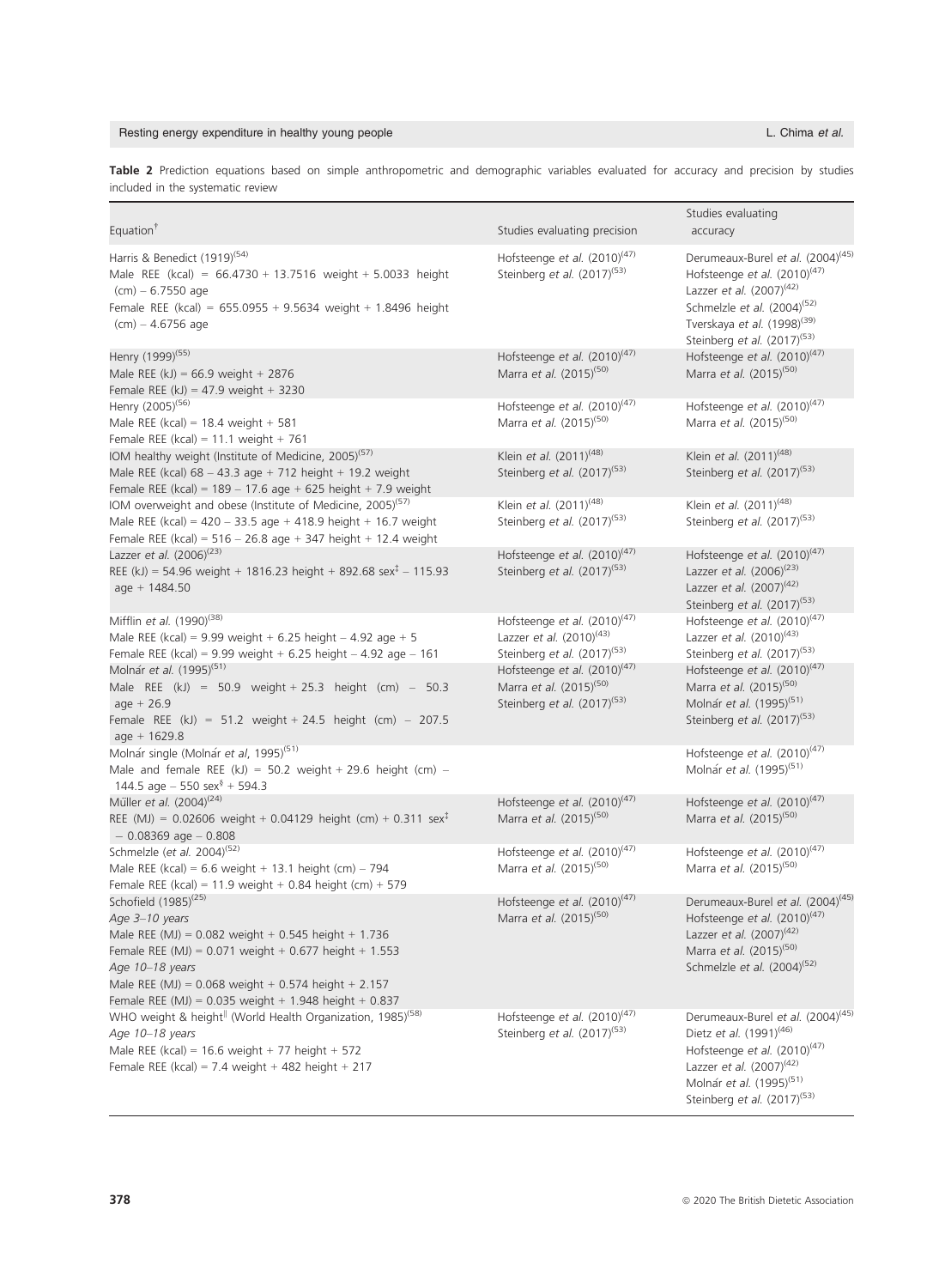### L. Chima et al. **Resting energy expenditure in healthy young people** by the Resting energy expenditure in healthy young people

### Table 2 Continued

| Equation <sup>†</sup>                                                                                                                                                                                                                                                     | Studies evaluating precision                                                                                 | Studies evaluating<br>accuracy                                                                                                                                                                                                  |
|---------------------------------------------------------------------------------------------------------------------------------------------------------------------------------------------------------------------------------------------------------------------------|--------------------------------------------------------------------------------------------------------------|---------------------------------------------------------------------------------------------------------------------------------------------------------------------------------------------------------------------------------|
| WHO weight (World Health Organization, 1985) <sup>(58)</sup><br>Age 3-10 years<br>Male REE (MJ) = 95 weight + 2071/1000<br>Female REE (MJ) = 94 weight + 2088/1000<br>Age 10-18 years<br>Male REE (kcal) = $17.5$ weight + 651<br>Female REE (kcal) = $12.2$ weight + 746 | Hofsteenge et al. $(2010)^{(47)}$<br>Marra et al. (2015) <sup>(50)</sup><br>Steinberg et al. $(2017)^{(53)}$ | Dietz et al. (1991) <sup>(46)</sup><br>Hofsteenge et al. $(2010)^{(47)}$<br>Marra et al. (2015) <sup>(50)</sup><br>Molnár et al. (1995) <sup>(51)</sup><br>Schmelzle et al. $(2004)^{(52)}$<br>Steinberg et al. $(2017)^{(53)}$ |

REE, resting energy expenditure.

† Unless otherwise stated, weight (kg), height (m), age (years).

 $*$ Female = 0, male = 1.

 ${}^{\$}$ Male = 0, female = 1.

k WHO weight and height equation for age 10–18 also used in participants age 3–10 (no weight and height equation published for this age group).

Table 3 Accuracy of equations predicting resting energy expenditure in three age groups, analysed by participant and by study subgroup

|                      | Analysis by participants |                  |             | Analysis by study subgroup |                 |             |
|----------------------|--------------------------|------------------|-------------|----------------------------|-----------------|-------------|
| Age subgroup (years) | Equation                 | Participants (n) | Bias $(\%)$ | Equation                   | Subgroups $(n)$ | Bias $(% )$ |
| $3 - 18$             | Müller                   | 385              | $-13.9$     | Müller                     | 3               | $-14.0$     |
|                      | Mifflin                  | 1759             | $-6.1$      | IOM hw                     | 3               | $-12.1$     |
|                      | Schmelzle                | 385              | $-4.3$      | IOM 00                     | 3               | $-11.9$     |
|                      | Molnár                   | 690              | $-3.7$      | Mifflin                    | $\overline{4}$  | $-5.1$      |
|                      | Molnár single            | 200              | $-2.5$      | Schmelzle                  | 3               | $-4.5$      |
|                      | Harris & Benedict        | 1508             | $-1.0$      | Molnár                     | 6               | $-4.1$      |
|                      | WHO wt & ht              | 2636             | 0.8         | Molnár single              | $\overline{3}$  | $-2.6$      |
|                      | <b>Schofield</b>         | 1436             | 0.8         | Harris & Benedict          | 16              | $-2.5$      |
|                      | <b>Henry 1999</b>        | 385              | 1.2         | <b>Schofield</b>           | 13              | zz0.4       |
|                      | Henry 2005               | 385              | 2.2         | WHO wt & ht                | 13              | 1.3         |
|                      | IOM hw                   | 284              | 3.0         | Henry 1999                 | 3               | 1.7         |
|                      | IOM 00                   | 284              | 4.5         | Henry 2005                 | $\overline{3}$  | 3.4         |
|                      | Lazzer                   | 687              | 5.2         | Lazzer                     | 5               | 3.7         |
|                      | WHO wt                   | 970              | 9.2         | WHO wt                     | 10              | 8.7         |
| $11 - 18$            | Müller                   | 385              | $-13.9$     | Müller                     | 3               | $-14.0$     |
|                      | Schmelzle                | 385              | $-4.3$      | Molnár                     | $\overline{4}$  | $-4.7$      |
|                      | Molnár                   | 611              | $-3.7$      | Schmelzle                  | 3               | $-4.5$      |
|                      | Mifflin                  | 347              | $-2.4$      | Mifflin                    | $\overline{2}$  | $-2.9$      |
|                      | Molnár single            | 121              | $-2.0$      | Molnár single              | 1               | $-2.0$      |
|                      | <b>Schofield</b>         | 744              | 0.0         | Harris & Benedict          | 8               | $-0.7$      |
|                      | Harris & Benedict        | 778              | 0.7         | WHO wt & ht                | $\overline{7}$  | $-0.3$      |
|                      | WHO wt & ht              | 719              | 1.1         | Schofield                  | $\overline{7}$  | 0.5         |
|                      | <b>Henry 1999</b>        | 385              | 1.2         | Henry 1999                 | 3               | 1.7         |
|                      | <b>Henry 2005</b>        | 385              | 2.2         | <b>Henry 2005</b>          | 3               | 3.4         |
|                      | Lazzer                   | 400              | 7.6         | Lazzer                     | $\overline{4}$  | 4.2         |
|                      | WHO wt                   | 624              | 9.2         | WHO wt                     | 5               | 8.8         |
|                      | IOM hw                   | 226              | 9.4         | IOM hw                     | 1               | 9.4         |
|                      | IOM 00                   | 226              | 11.6        | IOM 00                     | $\mathbf{1}$    | 11.6        |
| $3 - 10$             | Harris & Benedict        | 166              | $-3.6$      | Harris & Benedict          | $\overline{4}$  | $-4.8$      |
|                      | <b>Schofield</b>         | 128              | 1.1         | <b>Schofield</b>           | $\overline{2}$  | 0.0         |
|                      | WHO wt                   | 128              | 9.2         | WHO wt                     | $\overline{2}$  | 8.4         |

wt, weight; ht, height; hw, healthy weight; oo, overweight and obese.

Bias is the difference between mean measured resting energy expenditure (REE) and mean predicted REE expressed as a percentage of mean measured REE. The most accurate equations have the smallest magnitude bias indicated by bold text. Negative bias indicates a tendency to underestimate REE. Positive bias indicates a tendency to overestimate REE.

The bold text identifies the most accurate equiation/s in each sub-group.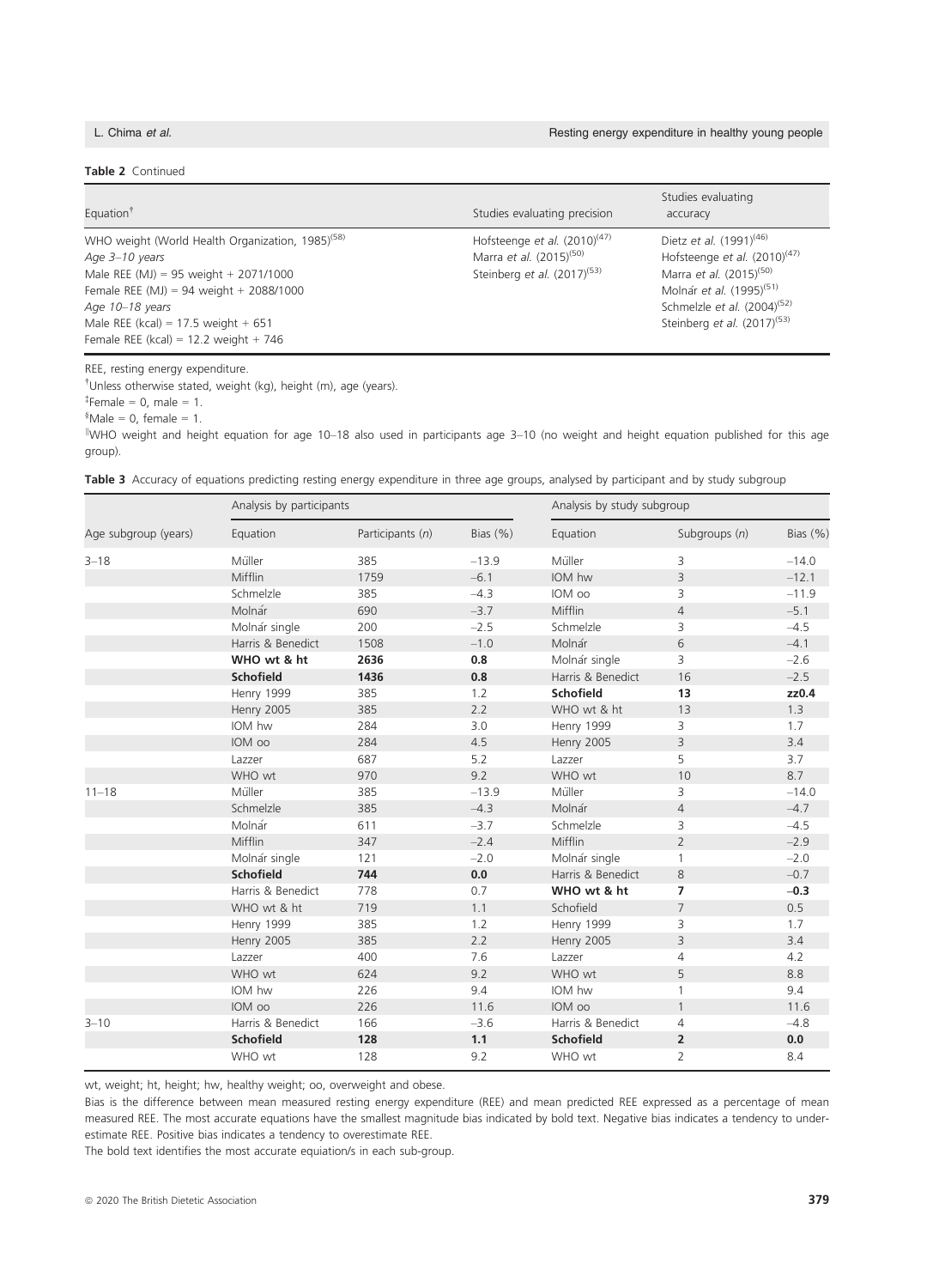WHO weight and height provided estimates within 10% of measured values with 43% and 45% of individual observations; values for analysis by studies were similar. In the 7–18 years group, the highest precision was observed using the equations of Schmelzle (52), Harris Benedict<sup> $(54)$ </sup> and Henry<sup> $(55)$ </sup> (57%, 54% and 56% of individual observations) compared to 43% and 44% from Schofield and WHO weight and height; again, values for analysis by studies were similar.

Removing the large datasets from the single study centre in Northern Italy (23,42,43) had no impact on the observations of accuracy but resulted in the Mifflin equations giving the most precise estimates in the 7–18 group (62%-63%) (see Supporting Information Tables S1 and S2).

The assessed risk of bias of this review was considered to be low when evaluated using the ROBIS<sup>(44)</sup> tool (see Supporting Information Data S1).

### **Discussion**

The aims of this systematic review were to identify the prediction equations based on simple anthropometric and demographic variables that provide the most accurate and precise estimates of REE in healthy overweight and obese young people aged 1–18 years. Data from studies that met the inclusion criteria indicate that, at a population level, the most accurate equations for 11–18 years are those of Schofield  $(25)$  and WHO  $(26)$  based on weight and height as they showed minimal bias. The equations of Schofield also provided the most accurate predictions for children aged 3–10 years. Although the accuracy of the Schofield and WHO weight and height equations for children aged 3–18 years provide useful guidance for those working with groups of young people, those working with individuals will be equally interested in the precision data and this is less reliable. Less than 50% of REE predictions derived using the Schofield and WHO weight and height were within 10% of measured values regardless of age group or whether analysed per participant or per study. The best precision in 11–18 years olds was observed with the Mifflin  $(38)$  equations and this finding is comparable to that of a systematic review undertaken in adults  $(37)$  which is surprising because these equations were derived in a population aged 19–78 years. A possible explanation for this is that, although the Mifflin equations (38) were derived from an adult population with a mean age of 45 years, their participants were stratified by age and comprised approximately 20% aged ≤29 years. In addition, approximately 47% of their participants weighed ≥120% of ideal body weight compared to just 16% weighing <100%. It is possible that the better precision observed using the Mifflin equations in those aged

11–18 years in the present analysis reflects these participants being potentially post-pubertal and therefore closer in body composition to the Mifflin adults compared to when the wider age group of 7–18 years was considered. In the present study, if a wider age group of 7–18 years was considered, the equations of Schmelzle  $(52)$ , Harris Benedict<sup> $(54)$ </sup> and Henry<sup> $(55)$ </sup> all performed with comparable precision. However, with increased precision, accuracy is compromised and so practitioners who need estimations of REE should consider what is important for their situation when selecting an equation, as well as be aware that no equations provide accurate and precise predictions in all groups and that it is not realistic to expect this.

There are a number of challenges associated with investigating the prediction of REE in young people. These include the dynamic changes occurring in relation to growth and variation in body composition and the effects of puberty  $(59)$  in those aged 11–18 years, as explained above. Obesity has been reported to increase the likelihood of early onset of puberty in girls with less clarity about its impact on boys  $^{(60,61)}$ . In addition, differences in physical activity levels between children and adolescents may impact upon body composition and thus influence REE. Physical activity levels are generally low in UK children and boys are more active than girls (23% of boys and 20% of girls met the recommendations  $(62)$  for physical activity in 2015 ( $^{(63)}$ )). Activity levels in girls fall with age, while hours spent in sedentary activities increase with age <sup>(64)</sup>. In addition, obese children are likely to be less active than non-obese children (65–68). Physical activity has been shown to affect anthropometric measurements with differential effects by sex; in girls apart from body mass index (BMI), all anthropometric measures were affected, whereas, in boys, BMI Z-score and fat-free mass only were affected  $(69)$ . The possible effects of physical activity are separate from but related to the effects of puberty, but may help to explain why REE prediction equations perform less well than might be expected. The equations examined in the included studies do not take these factors into account and this may contribute to the lower levels of precision observed in children in the present review compared to adults <sup>(37)</sup>.

There was insufficient information to evaluate the accuracy of equations in children aged <3 years or of precision of equations in those <7 years. Because there is increasing awareness of the risks of overweight and obesity in very young children  $(70)$ , more research is needed in this age group to provide guidance about their energy requirements. There are methodological complexities associated with measuring REE using indirect calorimetry in younger children  $(71)$  and, where this has been undertaken, it is primarily in those who are critically ill and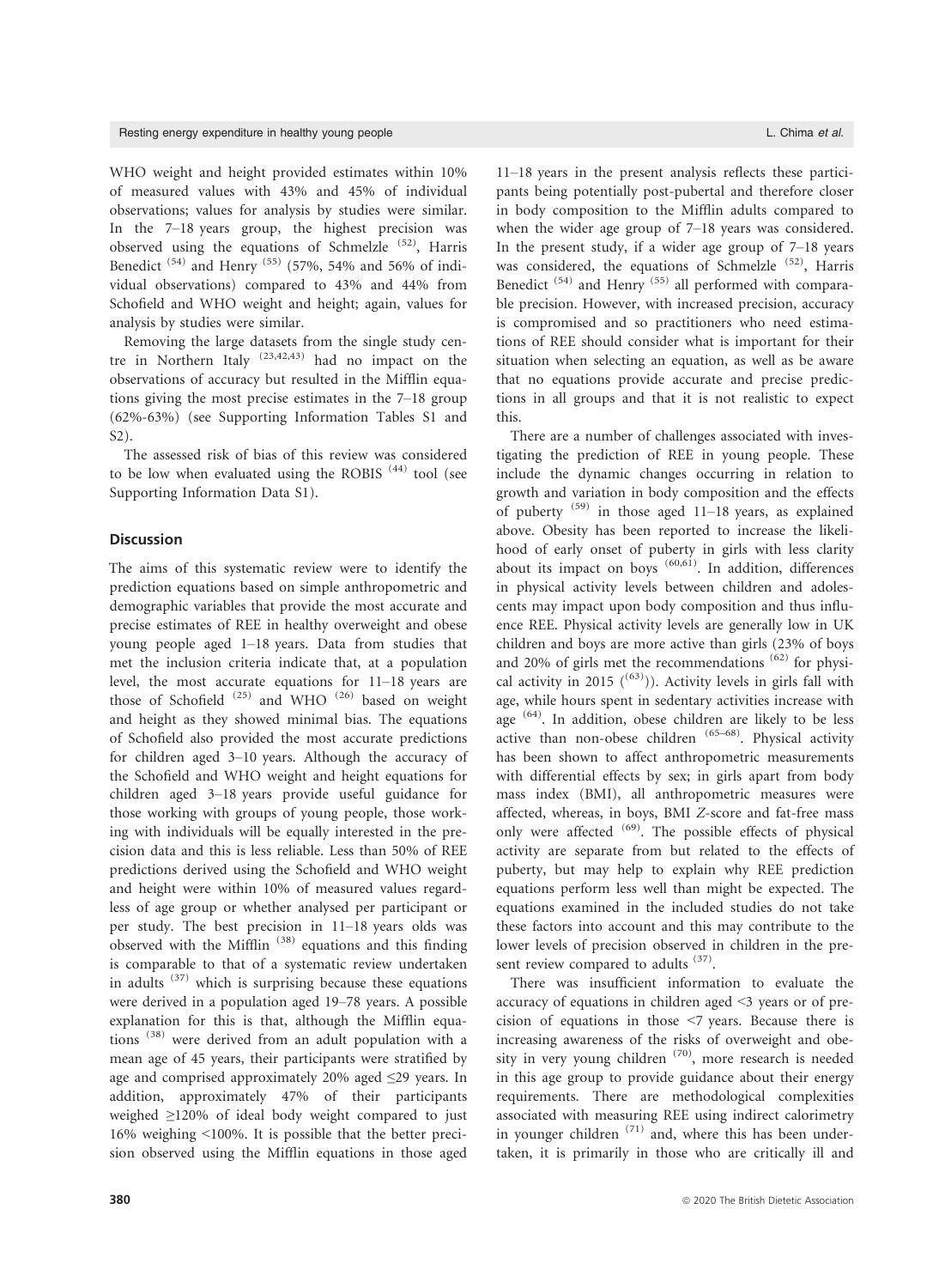|                      | Analysis by participant |                  |               | Analysis by study subgroup |                 |               |
|----------------------|-------------------------|------------------|---------------|----------------------------|-----------------|---------------|
| Age subgroup (years) | Equation                | Participants (n) | Precision (%) | Equation                   | Subgroups $(n)$ | Precision (%) |
| $11 - 18$            | Mifflin                 | 347              | 62            | Mifflin                    | 2               | 63            |
|                      | Schmelzle               | 385              | 57            | Harris & Benedict          | $\overline{2}$  | 58            |
|                      | Henry 1999              | 385              | 56            | Schmelzle                  | 3               | 57            |
|                      | Harris & Benedict       | 347              | 54            | Henry 1999                 | 3               | 56            |
|                      | Molnár                  | 611              | 51            | Lazzer                     | $\overline{2}$  | 54            |
|                      | Lazzer                  | 347              | 49            | Molnár                     | $\overline{4}$  | 52            |
|                      | WHO wt & ht             | 347              | 45            | WHO wt & ht                | 2               | 47            |
|                      | WHO wt                  | 611              | 44            | WHO wt                     | $\overline{4}$  | 46            |
|                      | Schofield               | 385              | 43            | Schofield                  | 3               | 43            |
|                      | IOM hw                  | 226              | 41            | IOM hw                     | $\mathbf{1}$    | 41            |
|                      | Müller                  | 385              | 35            | Müller                     | 3               | 36            |
|                      | IOM 00                  | 226              | 34            | IOM 00                     | $\mathbf{1}$    | 34            |
|                      | Henry 2005              | 385              | 29            | <b>Henry 2005</b>          | 3               | 32            |
| $7 - 18*$            | Schmelzle               | 385              | 57            | Harris & Benedict          | $\overline{2}$  | 58            |
|                      | Henry 1999              | 385              | 56            | Schmelzle                  | 3               | 57            |
|                      | Harris & Benedict       | 347              | 54            | <b>Henry 1999</b>          | 3               | 56            |
|                      | Molnár                  | 611              | 51            | Mifflin                    | 4               | 56            |
|                      | Mifflin                 | 1759             | 51            | Lazzer                     | $\overline{2}$  | 54            |
|                      | Lazzer                  | 347              | 49            | Molnár                     | 4               | 52            |
|                      | WHO wt & ht             | 1759             | 44            | WHO wt                     | $\overline{4}$  | 46            |
|                      | WHO wt                  | 611              | 44            | WHO wt & ht                | 4               | 45            |
|                      | Schofield               | 385              | 43            | Schofield                  | 3               | 43            |
|                      | IOM hw                  | 284              | 37            | Müller                     | 3               | 36            |
|                      | Müller                  | 385              | 35            | <b>Henry 2005</b>          | 3               | 32            |
|                      | IOM 00                  | 284              | 33            | IOM 00                     | 3               | 32            |
|                      | <b>Henry 2005</b>       | 385              | 29            | IOM hw                     | 3               | 28            |
|                      |                         |                  |               |                            |                 |               |

Table 4 Precision of equations predicting resting energy expenditure in two age groups, analysed by participant and by study subgroup

Precision expressed as the percentage of participants with predicted resting energy expenditure (REE) within 10% of measured REE; wt, weight; ht, height; hw, healthy weight; oo, overweight and obese

\*Data not available for children aged <7 years.

where respiratory gases are being monitored for clinical purposes  $(72)$ , as well as of interest for determining energy requirements. In addition, different criteria for identifying overweight and obesity are used in very young children than those who are older  $(73,74)$ , which adds further complexity as a child grows and transitions from one to the other.

Based on the numbers in Table 3, it appears that equations which have been widely tested tend to have better accuracy [with the exception of the WHO (wt) equation]. Older equations perform better and this may reflect the fact that they have been tested more and in more diverse populations than newer equations. The exception of the WHO (wt) equation may reflect the fact that this equation relies on a single parameter (body weight) that does not adequately reflect the complexities of different body composition in this group. A single body weight may reflect a range of different body compositions, and the relative proportions of fat and fat-free mass will impact upon REE. Several studies have developed new equations in a calibration population and tested them in a separate

validation group and recommended their use over previously published equations <sup>(39,45)</sup>. This is perhaps unsurprising because participants for calibration and validation were commonly recruited from the same population. However, to minimise the potential impact of this on the conclusions, this review excluded equations that had been evaluated in less than two studies.

#### Strengths

The eligibility criteria of the review were used to ensure the studies included provided high quality data. The protocol was published in advance and adhered to throughout (41). All decisions were made in duplicate and a third investigator was consulted on the few occasions when they did not agree. The review team included researchers with experience of undertaking systematic reviews, measuring REE and using REE prediction in clinical paediatric practice and so, collectively, they were able to evaluate a range of relevant aspects. The risk of bias of the review was assessed using the ROBIS tool  $(44)$  and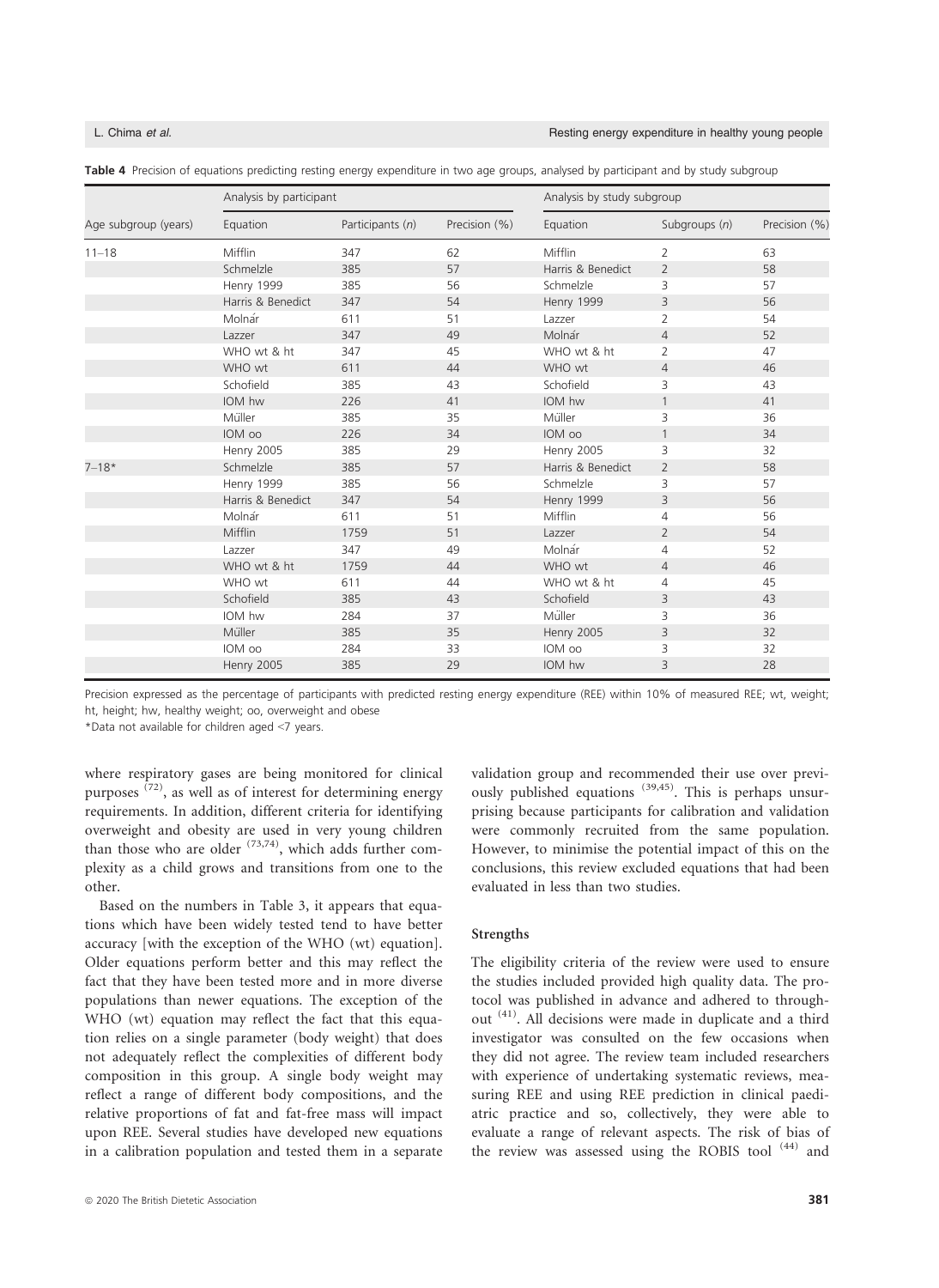indicated that robust mechanisms were used throughout and, where methods deviated from the published protocol, full explanations were given. Risk of bias was considered to be low.

### Limitations

A range of definitions of obesity were accepted, providing these were explicitly stated, and included different cut-offs for percentiles of normal data or relative values (e.g. percentage ideal body weight). This variation between studies means that degree of excess weight was not explored (i.e. as in adults using simply BMI categories to define overweight and obesity). It is likely that different degrees of excess body weight impact differently on total REE and REE per kg body weight, although it was not possible to take this into account. The 13 studies included in the data analysis were undertaken in Europe (nine) and North America (four). This means that large sections of the world population have not been represented. Studies from other continents were retrieved by the search strategy but were subsequently excluded as a result of not meeting inclusion criteria, including methodology, which may have impacted on the results (e.g. fasting for  $\leq 6$  h and REE not measured using an externally calibrated indirect calorimeter) (75,76). This geographical limitation is important because ethnicity is known to impact on REE through differences in body composition and the review has not been able to address this. McDuffie et al. (77) reported on the impact on ethnicity in black and white overweight and normal weight children but did not meet the inclusion criteria for the review because data for overweight and obese children were not reported separately.

### Conclusions

No single equation provided both accurate and precise REE estimations in this population and it is important to recognise that all calculated values are just estimates. The Schofield equations provided the most accurate REE predictions so are recommended for those working with groups of overweight or obese young people aged 3– 18 years where, collectively, a least biased REE value is required. However, the Schofield equations are not optimum for those seeking a precise REE value for individuals because only 43% of predictions are likely be within 10% of measured REE.

In clinical practice, where precision is often more important than accuracy, the Mifflin equations are recommended for estimating REE in young people aged 11– 18 years. However, practitioners should be aware that these equations, although the most precise in this age group, are imprecise in approximately 40% of individuals and tend to provide underestimates of REE. Although the Mifflin equations did not provide the most precise estimations of REE in the wider age group of 7–18 years, they are recommended in preference to those of Henry (56), which currently form the basis of the UK Dietary Reference Values for Energy (35) but which demonstrated poor precision in those who are overweight or obese.

Further studies of prediction of REE are required in children under 7 years, and particularly in those aged <3 years, to enable recommendations to be made in these groups.

# Transparency declaration

The lead author affirms that this manuscript is an honest, accurate and transparent account of the study being reported. The reporting is compliant with the PRISMA guidelines. The lead author affirms that no important aspects of the study have been omitted and that any discrepancies from the study as planned in the published protocol (PROSPERO 2016 CRD42016042790) have been explained.

### Acknowledgments

The authors thank authors who responded to requests for additional data: Professor Stefano Lazzer, Dr Peter Weijs, Dr Silvia Faria, Dr Mario Siervo and Professor Alessandro Sartorio.

# Conflict of interests, source of funding and authorship

The authors declare that they have no conflicts of interest. A Rank Prize Funds vacation studentship was used to support Lucy Chima in the early stage of the study. Additional support was provided by the University of Hertfordshire through quality-related research funding.

Lucy Chima undertook the database searches, data extraction and analysis, and contributed to the manuscript. Hilda Mulrooney codesigned the study, undertook data extraction and analysis, and contributed to the manuscript. Janet Warren suggested the original idea, advised on aspects relating to paediatric nutrition and contributed to the manuscript. Angela Madden co-designed and supervised the overall study, duplicated the searches, and contributed to data analysis and the writing of the manuscript.

# References

1. UNICEF, World Health Organization & World Bank Group Joint Child Malnutrition Estimates (2017). Levels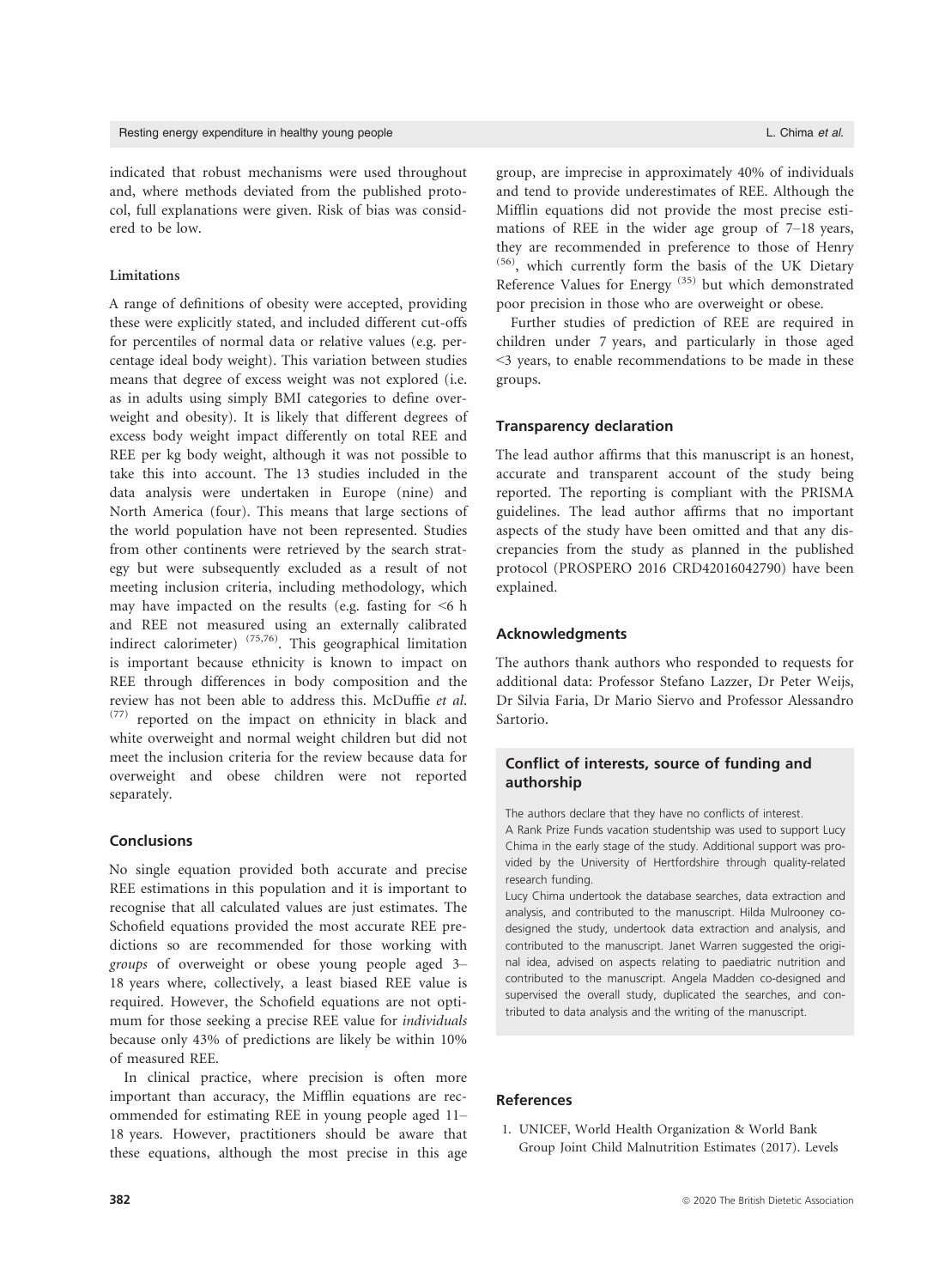and Trends in Child Malnutrition. http://www.who.int/ nutgrowthdb/jme\_brochoure2017.pdf (accessed January 2018).

- 2. NHS Digital (2017) National Child Measurement Programme England, 2017/18 school year. https:// digital.nhs.uk/data-and-information/publications/ statistical/national-child-measurement-programme/2017- 18-school-year (accessed February 2019).
- 3. Weichselbaum E & Buttriss JL (2014) Diet, nutrition & schoolchildren: an update. Nutr Bull 39, 9–73.
- 4. Lobstein T & Jackson-Leach R (2006) Estimated burden of paediatric obesity and co-morbidities in Europe. Part 2. Numbers of children with indicators of obesity-related disease. Int J Pediatr Obes 1, 33–41.
- 5. Pizzi MA & Vroman K (2013) Childhood obesity: effects on children's participation, mental health, and psychosocial development. Occup Ther Health Care 27, 99– 112.
- 6. Miller AL, Lee HJ & Lumeng JC (2015) Obesity-associated biomarkers and executive function in children. Pediatr Res 77, 143–7.
- 7. World Health Organisation (2016) Report of the Commission on Ending Childhood Obesity. http://apps.who.int/iris/bit stream/handle/10665/204176/9789241510066\_eng.pdf; jsessionxml:id=C6F501D4ACBCE714C36D2DB840167B62? sequence=1 (accessed July 2018).
- 8. Nader PR, O'Brien M, Houts R et al. (2006) Identifying risk for obesity in early childhood. Pediatrics 118, e594– e601.
- 9. Scottish Intercollegiate Guidelines Network (2010) Management of obesity. A national clinical guideline [115]. http://www.sign.ac.uk/assets/sign115.pdf (accessed July 2018).
- 10. Litwin SE (2014) Childhood obesity and adulthood cardiovascular disease: quantifying the lifetime cumulative burden of cardiovascular risk factors. J Am Coll Cardiol 64, 1588–1590.
- 11. Barlow SE (2007) Expert committee recommendations regarding the prevention, assessment, and treatment of child and adolescent overweight and obesity: summary report. Pediatrics 120, S164–S192.
- 12. Health and Social Care Information Centre (2018) Health Survey for England 2017. Adult and child overweight and obesity. http://healthsurvey.hscic.gov.uk/media/78619/ HSE17-Adult-Child-BMI-rep.pdf (accessed March 2019).
- 13. National Institute for Health and Care Excellence (2013) Weight management: lifestyle services for overweight or obese children and young people. Public Health guidance [PH47]. https://www.nice.org.uk/guidance/ph47 (accessed July 2018).
- 14. National Institute for Health and Care Excellence (2014) Obesity: identification, assessment and management. Clinical Guideline [CG189]. https://www.nice.org.uk/ guidance/cg189 (accessed July 2018).
- 15. Butland B, Jebb S & Kopelman P et al. Tackling Obesities: Future Choices – Project Report, 2nd edn. London: Foresight; 2007.
- 16. Henes ST, Cummings DM, Hickner RC et al. (2013) Comparison of predictive equations and measured resting energy expenditure among obese youth attending a pediatric healthy weight clinic: one size does not fit all. Nutr Clin Pract 28, 617–624.
- 17. Wiskin A, Davies J, Wootton S et al. (2011) Energy expenditure, nutrition and growth. Arch Dis Child 96, 567–72.
- 18. Mellecker RR & McManus AM (2009) Measurement of resting energy expenditure in healthy children. J Parent Enteral Nutr 33, 640–645.
- 19. Levine JA (2005) Measurement of energy expenditure. Public Health Nutr 8, 1123–1132.
- 20. Haugen HA, Chan L & Li F (2007) Indirect calorimetry: a practical guide for clinicians. Nutr Clin Pract 22, 377–388.
- 21. Weir J B de V. New methods for calculating metabolic rate with special reference to protein metabolism. J Physiol. 1949;109: 1–9.
- 22. Hipskind P, Glass C, Charlton D et al. (2011) Do handheld calorimeters have a role in assessment of nutrition needs in hospitalized patients? A systematic review of literature. Nutr Clin Pract. 26, 426–433.
- 23. Lazzer S, Agosti F, De Col A et al. (2006) Development and cross-validation of predictive equations for estimating resting energy expenditure in severely obese Caucasian children and adolescents. Br J Nutr 96, 973–979.
- 24. Müller M, Bosy-Westphal A, Klaus S et al. (2004) World Health Organization equations have shortcomings for predicting resting energy expenditure in persons from a modern, affluent population: Generation of a new reference standard from a retrospective analysis of a German database of resting energy expenditure. Am J Clin Nutr 80, 1379–1390.
- 25. Schofield WN (1985) Predicting basal metabolic rate, new standards and review of previous work. Hum Nutr Clin Nutr 39, 5–41.
- 26. World Health Organization. Energy and protein requirements. Report of a joint FAO/WHO/UNU expert consultation. Geneva: World Health Organization; 1985.
- 27. Garby L, Garrow JS, Jorgensen B et al. (1988) Relation between energy expenditure and body composition in man: Specific energy expenditure in vivo of fat and fatfree tissue. Eur J Clin Nutr 42, 301-305.
- 28. Hall KD (2007) Body fat and fat-free mass inter-relationships: Forbes's theory revisited. Br J Nutr 97, 1059-1063.
- 29. Tanamas SK, Lean MEJ, Combet E et al. (2016) Changing guards: Time to move beyond body mass index for population monitoring of excess adiposity. QJM 109, 443– 446.
- 30. Horgan GW & Stubbs J (2003) Predicting basal metabolic rate in the obese is difficult. Eur J Clin Nutr 57, 335–340.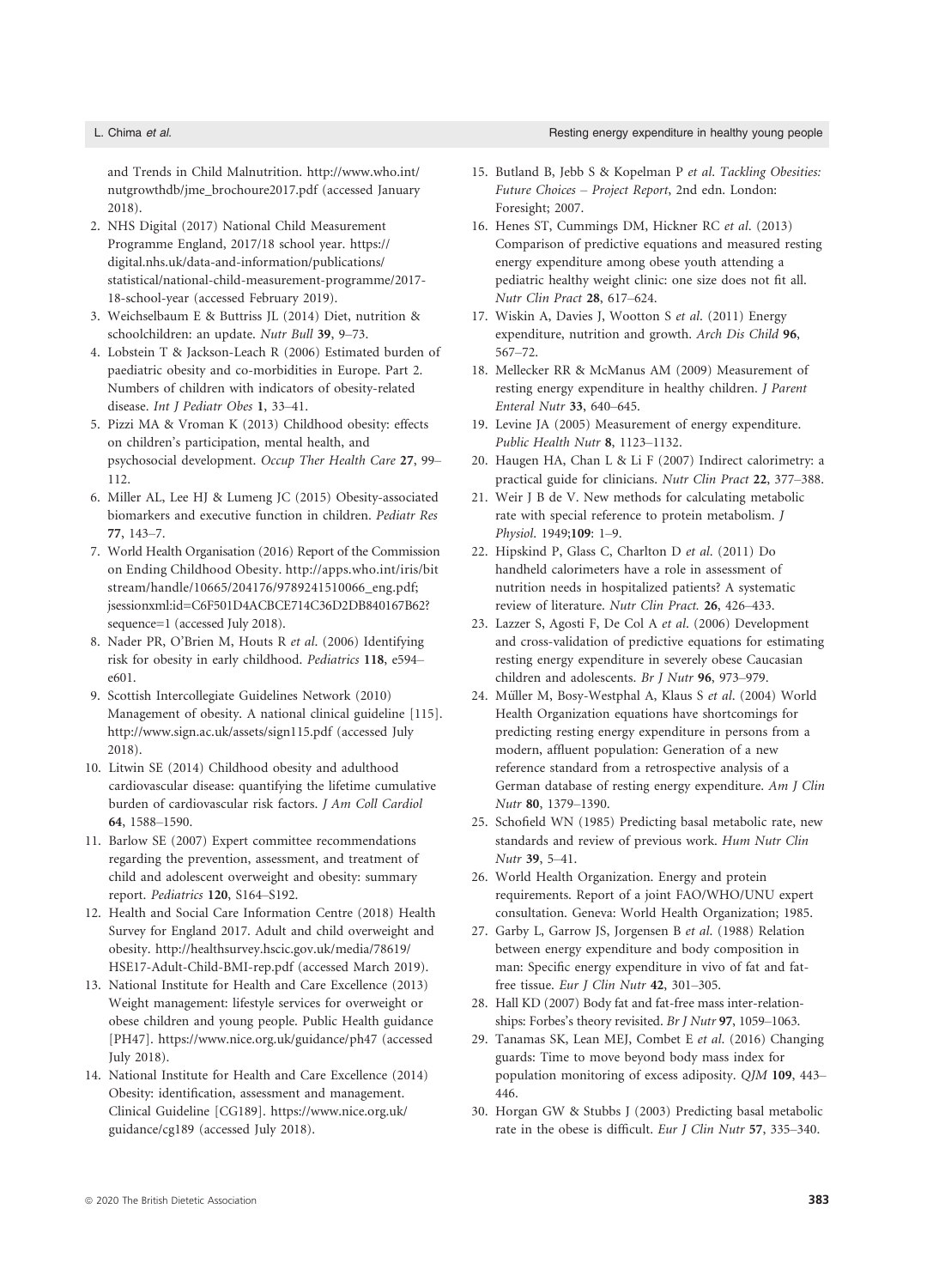#### Resting energy expenditure in healthy young people **Example 2018** China et al. Chima et al.

- 31. Lof M, Hannestad U & Forsum E (2003) Comparison of commonly used procedures, including the doubly-labelled water technique, in the estimation of total energy expenditure of women with special reference to the significance of body fatness. Br J Nutr 90, 961–968.
- 32. Amaro-Gahete FJ, Sanchez-Delgado G, Alcantara JMA et al. (2019) Congruent validity of resting energy expenditure predictive equations in young adults. Nutrients 11, 223.
- 33. Stewart L. Obesity. In: Clinical Paediatric Dietetics. pp. 798–808 [Shaw V editor]. Somerset: Wiley; 2014.
- 34. Shaw V & McCarthy H. Nutritional assessment, dietary requirements, feed supplementation. In: Clinical Paediatric Dietetics. pp. 3–22 [Shaw V editor]. Somerset: Wiley; 2014.
- 35. Scientific Advisory Committee on Nutrition. Dietary Reference Values for Energy. London: TSO; 2011.
- 36. Chan DFY, Li AM, Chan MHM et al. (2009) Validation of prediction equations for estimating resting energy expenditure in obese Chinese children. Asian Pac J Clin Nutr 18, 251–256.
- 37. Madden AM, Mulrooney HM & Shah S (2016) Estimation of energy expenditure using prediction equations in overweight and obese adults: A systematic review. J Hum Nutr Diet 29, 458–476.
- 38. Mifflin MD, St Jeor ST, Hill LA et al. (1990) A new predictive equation for resting energy expenditure in healthy individuals. Am J Clin Nutr 51, 241-247.
- 39. Tverskaya R, Rising R, Brown D et al. (1998) Comparison of several equations and derivation of a new equation for calculating basal metabolic rate in obese children. J Am Coll Nutr 17, 333–336.
- 40. Moher D, Liberati A, Tetzlaff J et al. (2009) Preferred reporting items for systematic reviews and meta-analyses: the PRISMA statement. PLoS Medicine 6, e1000097. <https://doi.org/10.1371/journal.pmed1000097>.
- 41. Madden A, Chima L & Mulrooney H et al. (2016). A systematic review of resting energy expenditure prediction equations in healthy overweight and obese children and adolescents. [http://www.crd.york.ac.uk/PROSPERO/displa](http://www.crd.york.ac.uk/PROSPERO/display_record.php?ID=CRD42016042790) [y\\_record.php?ID=CRD42016042790](http://www.crd.york.ac.uk/PROSPERO/display_record.php?ID=CRD42016042790) (accessed March 2019).
- 42. Lazzer S, Agosti F, De Col A et al. (2007) Comparison of predictive equations for resting energy expenditure in severely obese Caucasian children and adolescents. J Endocrinol Invest 30, 313–317.
- 43. Lazzer S, Bedogni G, Lafortuna C et al. (2010) Relationship between basal metabolic rate, gender, age and body composition in 8,780 White Obese Subjects. Obesity (Silver Spring) 18, 71–78.
- 44. Whiting P, Savovic J, Higgins JPT et al. (2016) ROBIS: A new tool to assess risk of bias in systematic reviews was developed. J Clin Epidemiol. 69, 225–234.
- 45. Derumeaux-Burel H, Meyer M, Morin L et al. (2004) Prediction of resting energy expenditure in a large

population of obese children. Am J Clin Nutr. 80, 1544– 1550.

- 46. Dietz W, Bandini L & Schoeller D (1991) Estimates of metabolic rate in obese and nonobese adolescents. J Pediatr 118, 146–149.
- 47. Hofsteenge G, Chinapaw M,Delemarre-van de Waal H, et al. (2010) Validation of predictive equations for resting energy expenditure in obese adolescents. Am J Clin Nutr 91, 1244–1254.
- 48. Klein C, Villavicencio S, Schweitzer A et al. (2011) Energy Prediction Equations Are Inadequate for Obese Hispanic Youth. J Am Diet Assoc 111, 1204–1210.
- 49. Lazzer S, Patrizi A, De Col A et al. (2014) Prediction of basal metabolic rate in obese children and adolescents considering pubertal stages and anthropometric characteristics or body composition. Eur J Clin Nutr 68, 695–699.
- 50. Marra M, Montagnese C, Sammarco R et al. (2015) Accuracy of predictive equations for estimating resting energy expenditure in obese adolescents. J Pediatr 166, 1390–1396.
- 51. Molnár D, Jeges S, Erhardt E et al. (1995) Measured and predicted resting metabolic rate in obese and nonobese adolescents. J Pediatr 127, 571–577.
- 52. Schmelzle H, Schroder C, Armbrust S et al. (2004) Resting energy expenditure in obese children aged 4 to 15 years: Measured versus predicted data. Acta Paediatr 93, 739– 746.
- 53. Steinberg A, Manlhiot C, Cordeiro K et al. (2017) Determining the accuracy of predictive energy expenditure (PREE) equations in severely obese adolescents. Clin Nutr 36, 1158–1164.
- 54. Harris J & Benedict G. A biometric study of basal metabolism in man. Washington, DC: Carnegie Institute of Washington; 1919.
- 55. Henry CJK, Dyer S & Ghusain-Choueiri A (1999) New equations to estimate basal metabolic rate in children aged 10–15 years. Eur J Clin Nutr 53, 134–142.
- 56. Henry CJK (2005) Basal metabolic rate studies in humans: measurement and development of new equations. Public Health Nutr 8, 1133–52.
- 57. Institute for Medicine of the National Academies, Food and Nutrition Board. Dietary reference intakes for energy, carbohydrate, fiber, fat, fatty acids, cholesterol, protein and amino acids. Washington DC: The National Academy Press; 2005.
- 58. World Health Organization (1985) Energy and protein requirements. Report of a Joint FAO/WHO/UNU Expert Consultation. World Health Organization Technical Report Series 724. http://www.fao.org/docrep/003/aa040e/ AA040E00.htm#TOC (accessed 28 March 2019).
- 59. He F, Guan P, Liu Q et al. (2017) The relationship between obesity and body compositions with respect to the timing of puberty in Chongquing adolescents: a crosssectional study. BMC Public Health 17, 664.